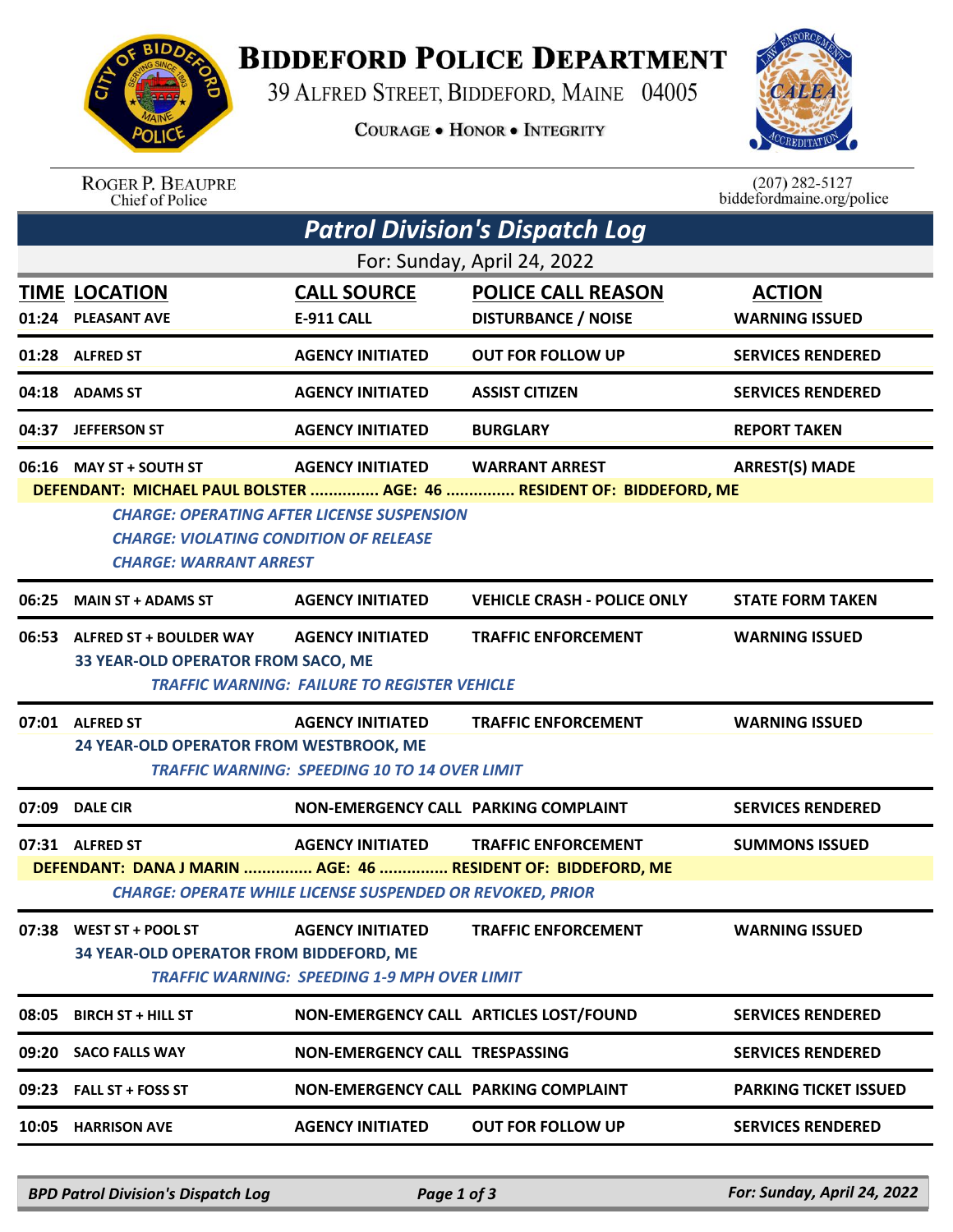|                                                                                                                                                          | <b>TIME LOCATION</b><br>10:28 WEST CUTTS ST                              | <b>CALL SOURCE</b><br><b>AGENCY INITIATED</b>                                   | <b>POLICE CALL REASON</b><br><b>OUT FOR FOLLOW UP</b>                                            | <b>ACTION</b><br><b>SERVICES RENDERED</b> |  |  |  |
|----------------------------------------------------------------------------------------------------------------------------------------------------------|--------------------------------------------------------------------------|---------------------------------------------------------------------------------|--------------------------------------------------------------------------------------------------|-------------------------------------------|--|--|--|
|                                                                                                                                                          | 11:25 ELM ST + LANDRY ST                                                 | <b>AGENCY INITIATED</b>                                                         | <b>TRAFFIC ENFORCEMENT</b>                                                                       | <b>NO ACTION REQUIRED</b>                 |  |  |  |
|                                                                                                                                                          | 11:48 ALFRED ST                                                          |                                                                                 | NON-EMERGENCY CALL DOMESTIC COMPLAINTS                                                           | <b>REPORT TAKEN</b>                       |  |  |  |
|                                                                                                                                                          | 11:51 ELM ST                                                             | <b>E-911 CALL</b>                                                               | <b>SUSPICION</b>                                                                                 | <b>SERVICES RENDERED</b>                  |  |  |  |
|                                                                                                                                                          | 12:18 ALFRED ST                                                          | <b>NON-EMERGENCY CALL CHECK WELFARE</b>                                         |                                                                                                  | <b>SERVICES RENDERED</b>                  |  |  |  |
|                                                                                                                                                          | 12:42 LANDRY ST                                                          | <b>NON-EMERGENCY CALL ATV</b>                                                   |                                                                                                  | <b>GONE ON ARRIVAL</b>                    |  |  |  |
|                                                                                                                                                          | 13:16 HARDING ST                                                         | <b>E-911 CALL</b>                                                               | <b>THEFT</b>                                                                                     | <b>SERVICES RENDERED</b>                  |  |  |  |
|                                                                                                                                                          | 13:19 EDWARDS AVE + ALFRED ST<br>57 YEAR-OLD OPERATOR FROM BIDDEFORD, ME | <b>AGENCY INITIATED</b><br><b>TRAFFIC WARNING: SPEEDING 10 TO 14 OVER LIMIT</b> | <b>TRAFFIC ENFORCEMENT</b>                                                                       | <b>WARNING ISSUED</b>                     |  |  |  |
|                                                                                                                                                          | 13:41 TWIN ISLAND DR                                                     |                                                                                 | NON-EMERGENCY CALL ARTICLES LOST/FOUND                                                           | <b>REPORT TAKEN</b>                       |  |  |  |
|                                                                                                                                                          | 15:03 ELM ST                                                             | NON-EMERGENCY CALL CIVIL COMPLAINT                                              |                                                                                                  | <b>CIVIL COMPLAINT</b>                    |  |  |  |
|                                                                                                                                                          | 15:08 MAY ST                                                             | <b>E-911 CALL</b>                                                               | <b>ANIMAL COMPLAINT</b>                                                                          | <b>NEGATIVE CONTACT</b>                   |  |  |  |
|                                                                                                                                                          | 15:12 ELM ST                                                             | <b>E-911 CALL</b>                                                               | <b>DISTURBANCE / NOISE</b>                                                                       | <b>FIELD INTERVIEW</b>                    |  |  |  |
|                                                                                                                                                          | 15:33 ELM ST                                                             | NON-EMERGENCY CALL OUT FOR FOLLOW UP                                            |                                                                                                  | <b>CIVIL COMPLAINT</b>                    |  |  |  |
|                                                                                                                                                          | 15:37 MIDDLE ST                                                          | <b>E-911 CALL</b>                                                               | <b>DOMESTIC COMPLAINTS</b>                                                                       | <b>REPORT TAKEN</b>                       |  |  |  |
| 16:22                                                                                                                                                    | <b>GERTRUDE AVE + WEST ST</b><br>32 YEAR-OLD OPERATOR FROM BIDDEFORD, ME | <b>AGENCY INITIATED</b>                                                         | <b>TRAFFIC ENFORCEMENT</b><br>TRAFFIC CITATION: OPERATE VEHICLE W/O VALID INSPECTION CERTIFICATE | <b>VSAC ISSUED</b>                        |  |  |  |
|                                                                                                                                                          | 16:46 ALFRED ST                                                          | <b>WALK-IN AT STATION</b>                                                       | <b>ARTICLES LOST/FOUND</b>                                                                       | <b>SERVICES RENDERED</b>                  |  |  |  |
|                                                                                                                                                          | <b>16:58 BOULDER WAY</b>                                                 | NON-EMERGENCY CALL TRESPASSING                                                  |                                                                                                  | <b>SUMMONS ISSUED</b>                     |  |  |  |
| DEFENDANT: JUSTIN ALLEN MCDONALD  AGE: 33  RESIDENT OF: ARUNDEL, ME<br><b>CHARGE: CRIMINAL TRESPASS</b><br><b>CHARGE: VIOLATING CONDITION OF RELEASE</b> |                                                                          |                                                                                 |                                                                                                  |                                           |  |  |  |
|                                                                                                                                                          | 17:20 FRANKLIN ST                                                        | <b>WALK-IN AT STATION</b>                                                       | <b>MENTAL ILLNESS CASES</b>                                                                      | <b>SERVICES RENDERED</b>                  |  |  |  |
|                                                                                                                                                          | 17:37 POMERLEAU ST                                                       | <b>E-911 CALL</b>                                                               | 911 MISUSE                                                                                       | <b>SERVICES RENDERED</b>                  |  |  |  |
|                                                                                                                                                          | 18:31 ALFRED ST + MAY ST                                                 | <b>E-911 CALL</b>                                                               | <b>VEHICLE CRASH - POLICE ONLY</b>                                                               | <b>SERVICES RENDERED</b>                  |  |  |  |
|                                                                                                                                                          | 18:51 ELM ST                                                             | <b>E-911 CALL</b>                                                               | <b>CHECK WELFARE</b>                                                                             | <b>SERVICES RENDERED</b>                  |  |  |  |
| 19:08                                                                                                                                                    | <b>HIGH ST</b>                                                           | <b>E-911 CALL</b>                                                               | <b>CRIM THREAT / TERRORIZING</b>                                                                 | <b>UNFOUNDED</b>                          |  |  |  |
| 20:24                                                                                                                                                    | <b>BEACON AVE</b>                                                        | NON-EMERGENCY CALL OUT FOR FOLLOW UP                                            |                                                                                                  | <b>SERVICES RENDERED</b>                  |  |  |  |
| 20:42                                                                                                                                                    | <b>WENTWORTH ST</b>                                                      |                                                                                 | <b>NON-EMERGENCY CALL VIOL PROTECTION FROM ABUSE</b>                                             | <b>UNFOUNDED</b>                          |  |  |  |
| 20:45                                                                                                                                                    | <b>BOULDER WAY</b>                                                       | <b>AGENCY INITIATED</b>                                                         | <b>SECURITY CHECK</b>                                                                            | <b>BUILDING CHECK/SECURE</b>              |  |  |  |
|                                                                                                                                                          |                                                                          |                                                                                 |                                                                                                  |                                           |  |  |  |